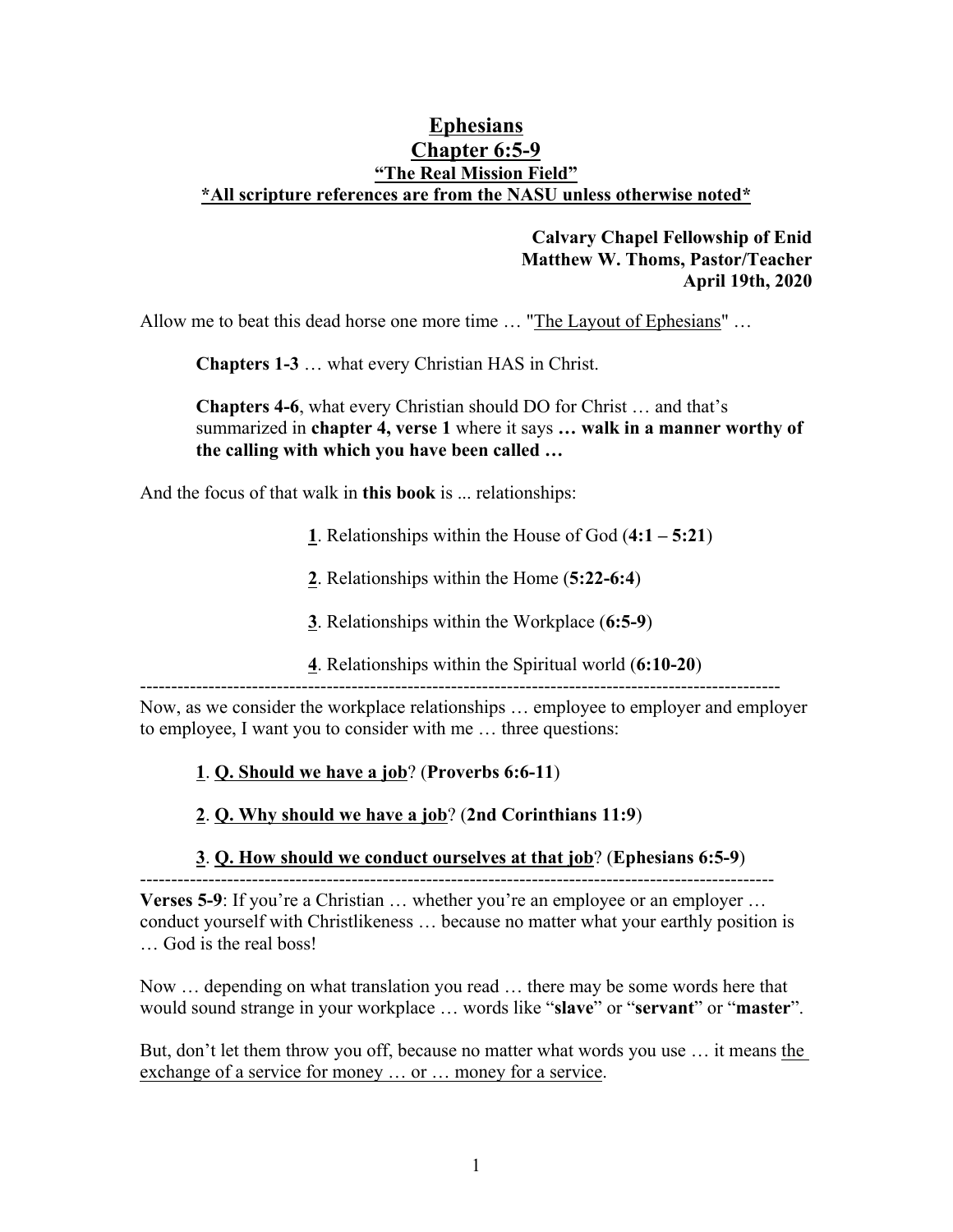In the case of an employee (or in Paul's day ... a servant) ... that might mean working for the next 8 hours, getting paid and putting that money in the bank … while in the case of a slave … that might mean working for the next 8 years to pay a debt to the one you're working for.

So, we may not use words like "**slave**" and "**servant**", but in reality, we go to work for exactly the same reasons they did. We have financial obligations that we must meet (rent, groceries, electric bill etc…), and / or we have debts that we must repay.

In either case, it means submitting to the one you're serving for the purpose of the exchange.

So, with the understanding  $\ldots$  let's look at those three questions I mentioned earlier  $\ldots$ **1**. Beginning with ...

**Q. Should we have a job**? (**Proverbs 6:6-11**) -- Absolutely! Whether employee or employer, we're to be about the business that God's called us to.

Christ was a carpenter by trade … Paul was a tent maker … Luke was a physician … Matthew was a tax collector … Peter, Andrew and John were all fisherman … they worked for provision and for ministry.

But there are some exceptions:

**a.** The very young, for instance. They're in training or at least, should be.

**b**. Or the elderly … **Psalm 71:18** says **… even when I am old and gray, O God, do not forsake me, Until I declare Your strength to this generation, Your power to all who are to come**. In other words, if the Lord's given you days beyond your working years, they are to be used exclusively for Him by reaching out to the generations that come behind.

**c**. **Q. How about the disabled**? – The Lord's made provision. For those who'd like to read up on it, I'd direct you to **Exodus 21-22** as well as **Deuteronomy 23-25**.

**d**. **Q. How about women with a family**? – Well **Proverbs 31** makes it clear that their primary job is in the home and not in the outside workforce, although it's not forbidden.

And there are others that I've not mentioned here ... but the rule to these exceptions is ... WORK ... employment for necessary income ... but not excess!

**2**. Okay … so the right thing is that we each go out and earn a living.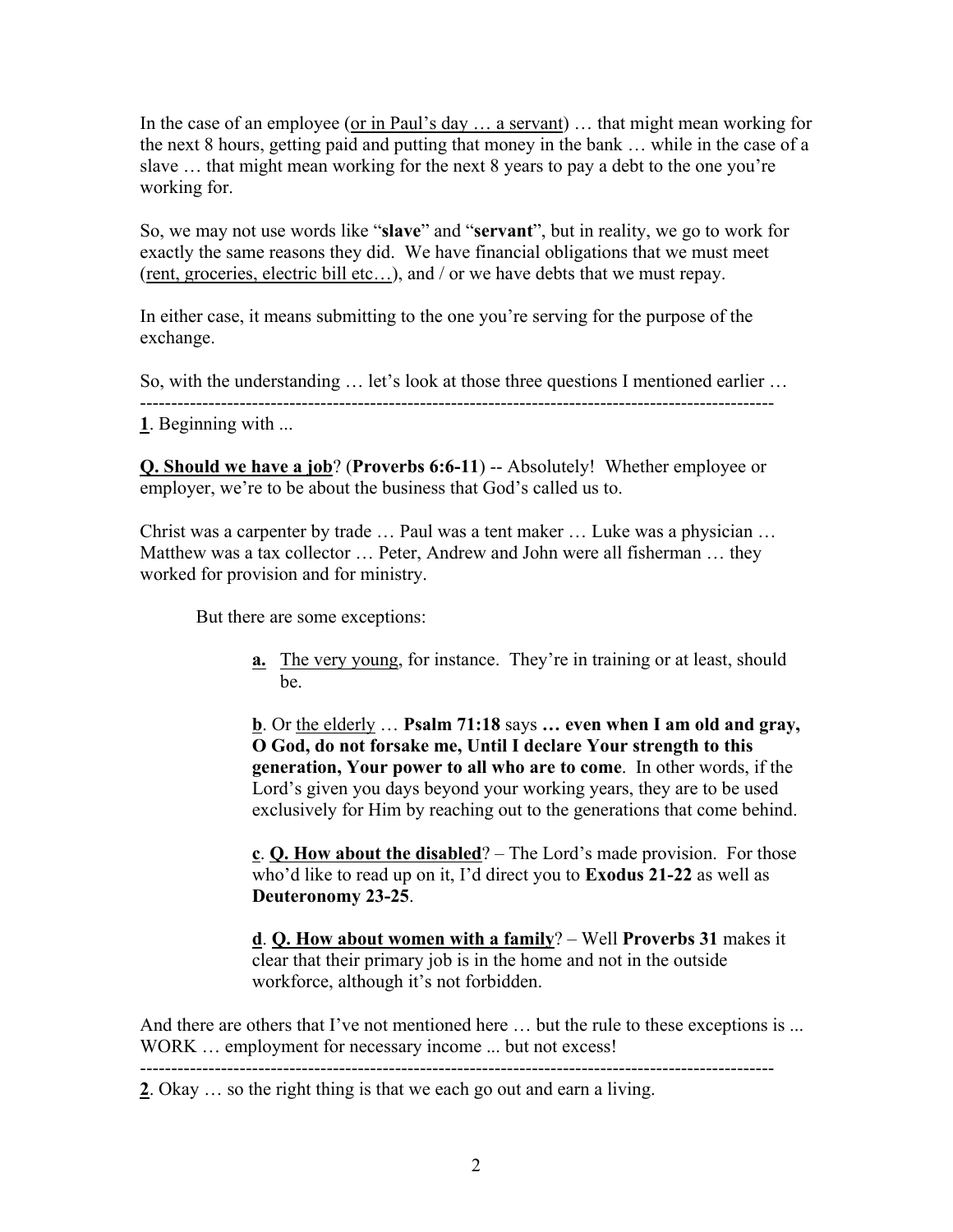**Q. But why**? -- Two reasons … to earn an income … AND to put you in the most prolific mission field on planet earth!

**a**. With regard to us earning an income … the scripture is clear that we're responsible to provide for our own needs (**2 nd Corinthians 11:9-11**), the needs of our family (1<sup>st</sup> Timothy 5:8) and, as the Lord leads, those with an urgent need (**Ephesians 4:28**) … including our tithes (**Genesis 14** & **Matthew 23:23**).

**b**. To have a mission field (**Matthew 10:7**). When the Lord first began forming this fellowship … He literally populated it from my workplace (subordinates, coworkers, patients and supervisors). The Lord gave me a witness in my workplace and He literally built this fellowship through that.

Your workplace is your mission field. In fact, I would remind you again of specifically how the Lord commissioned His disciples when He ascended.

It said to them in …

**Acts 1:4 …** [Do] **not to leave Jerusalem, but to wait for what the Father had promised, "Which," He said, "you heard of from Me; 5 for John baptized with water, but you will be baptized with the Holy Spirit not many days from now." … 8 … you will receive power when the Holy Spirit has come upon you; and you shall be My witnesses both in Jerusalem, and in all Judea and Samaria, and even to the remotest part of the earth."** 

**Q. What was their first assignment**? – Jerusalem! Their neighborhoods and workplaces. And that hasn't changed. Your workplace IS your mission field!

 $\text{So } \dots$ 

**1. Q. Should we have a job**? (**Proverbs 6:6-11**) – Yes!

**2**. **Q. Why should we have a job**? (**2nd Corinthians 11:9**) – To earn what's needed and to put us in the mission field!

**3**. **Q. And how should we conduct ourselves at that job**? (**Ephesians 6:5-9**) – Simple … the same way you'd conduct yourself on the mission fields of any far away land.

Over the years, I've had people tell me that they're a better "missionary" when they're far away than they are at work.

Well ... with all the love I can muster ... that doesn't make you a "missionary" ... that makes you an actor! It makes you a fake!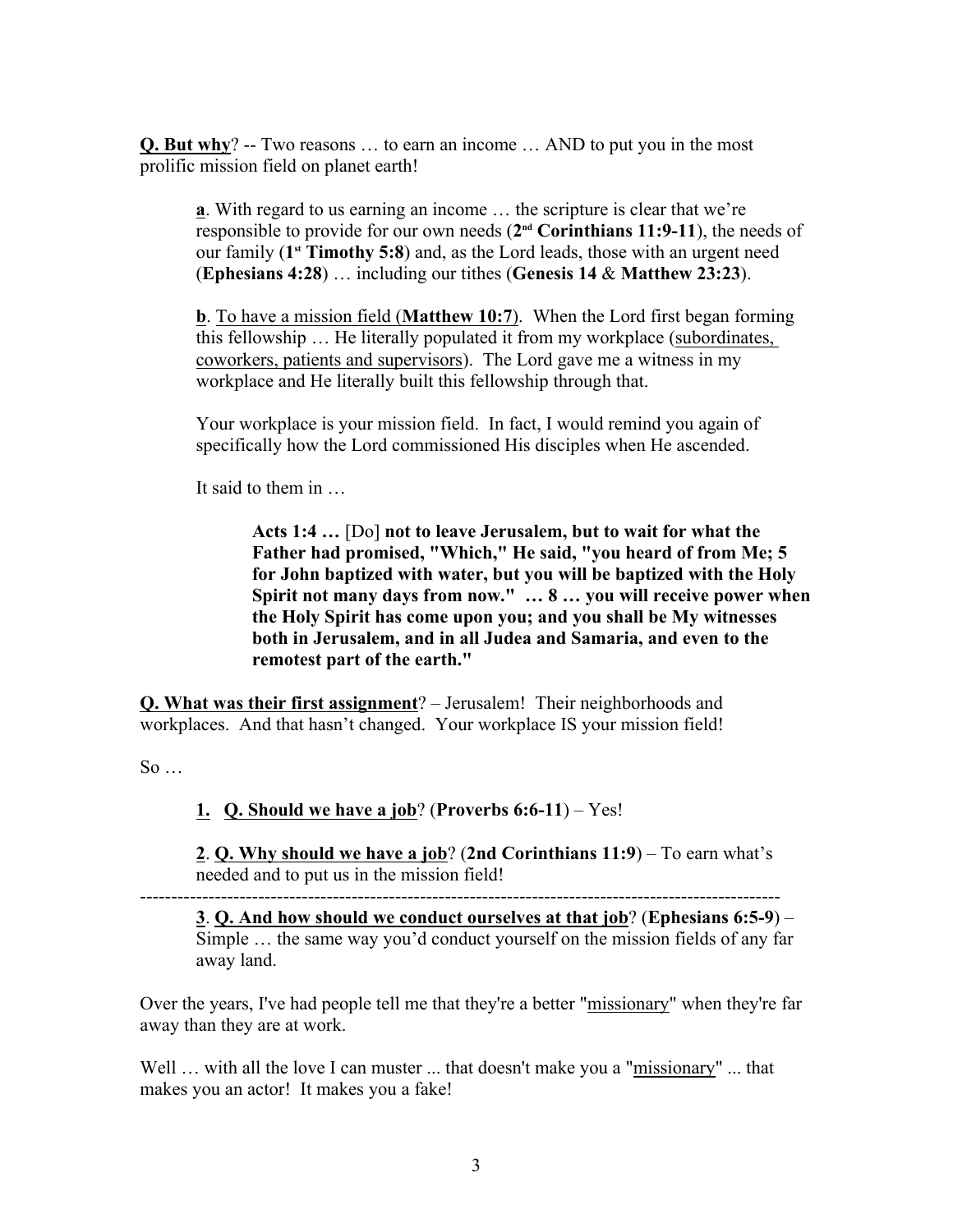We're to conduct ourselves at work ... the same way we would conduct yourself on the mission fields of some far away land!

Beyond that … there are some specifics for the workplace … and again we see that this hinges on what Paul said when he began talking to us about these relationships in ...

# **Ephesians 5:21 … be subject to one another in the fear of Christ.**

Christian employees are to submit to their employers and Christian employers are to submit to their employees.

It's just as we looked at previously … a mutual pursuit of the other person's best interest. That's what's prescribed and yet … there's always a recognition of individual roles in the fulfillment of that.

In many ways, the workplace is where the non-believing world gets its best look at Christians. That's where they get to observe what Christ has, or has not, done in your life. That's often where the pressure's on and the heat's turned up … so it becomes your most scrutinized stage.

So, our workplace witness makes a MUCH more honest and reliable measurement of our Christianity than any far away mission field could ever be!

We have a mission field responsibility on our jobs. And not just toward our coworkers and customers, but also toward non-believing bosses and irritating supervisors.

**Q. And what's the instruction**? – Submit and obey in the Lord! Nothing about picketing or striking or rebelling or coercing, but rather … submitting. We're to obey with consideration to what's in their best interest, not just our own.

**Q. So how do we show ourselves to be different to the glory of Christ in the workplace**? – First … by our work ethic. But to be clear … a good work ethic all by itself isn't enough ...

**Luke 17:7 "Which of you, having a slave plowing or tending sheep, will say to him when he has come in from the field, 'Come immediately and sit down to eat'? 8 "But will he not say to him, ' Prepare something for me to eat, and properly clothe yourself and serve me while I eat and drink; and afterward you may eat and drink'? 9 "He does not thank the slave because he did the things which were commanded, does he? 10 "So you too, when you do all the things which are commanded you, say, 'We are unworthy slaves; we have done only that which we ought to have done.'"** 

A good work ethic all by itself isn't going to win your workplace to Christ … that's the minimum, but without it, it's an outright denial of His work in your life. So, it starts with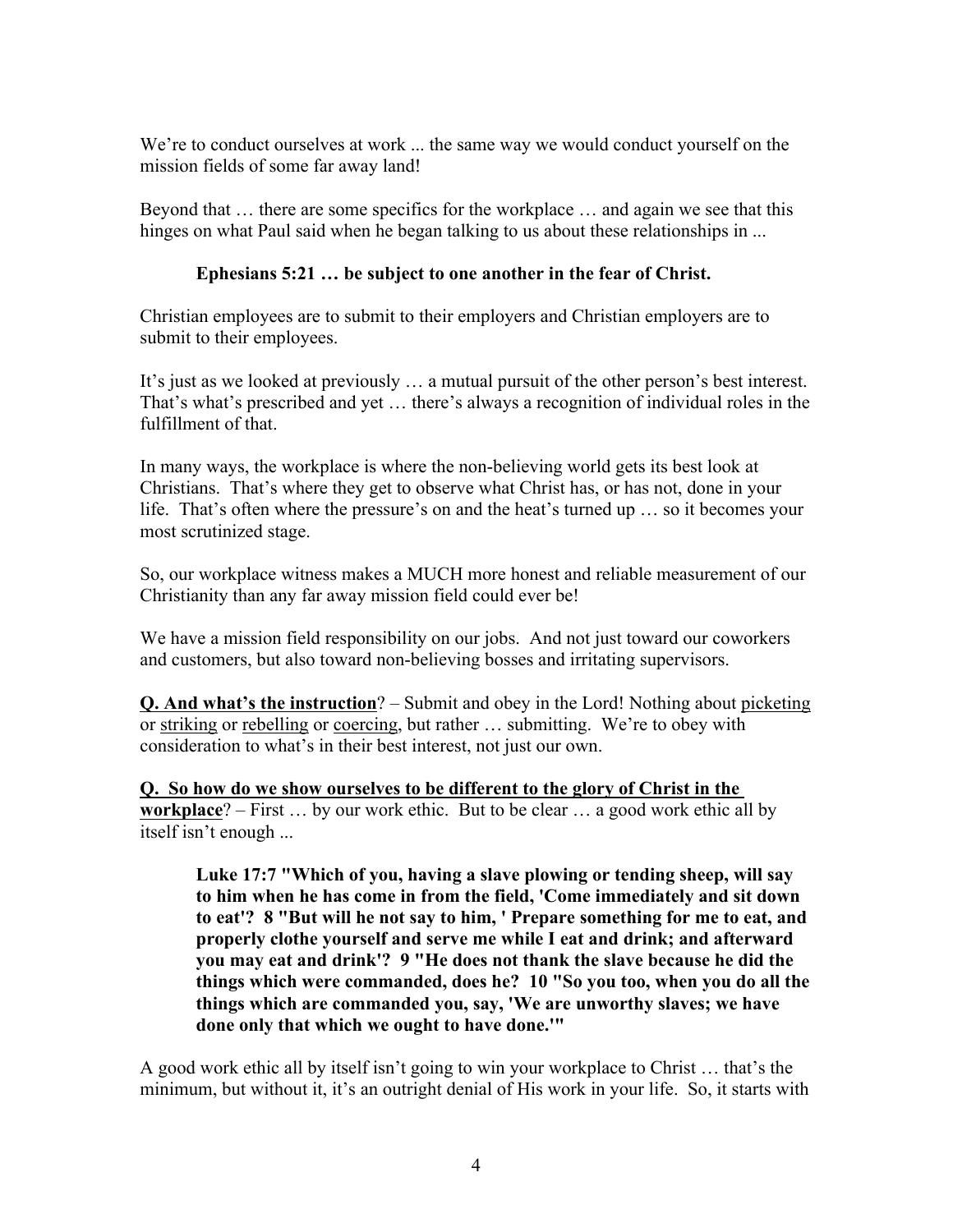a good work ethic:

**1**. You show up for work every day ... no mistakes ... no excuses!

**2**. When you show up ... you're on time and ready to work!

**3**. You give your employer their money's worth (plus a little more to show that you're not like the others)!

But again ... those things are the bare minimums that, as a Christian, we must exceed!

**2nd Samuel 23** offers us a great illustration of what makes the difference. *It's the story of David when he was in a cave at Adullam and the Philistines were garrisoned in David's hometown of Bethlehem.*

*David was with some of his ragtag bunch of followers and in a moment of homesickness, he mused out loud how wonderful it would be to have a drink of water from the well of his hometown. The problem, of course, was that that well was far away and under the guard of the Philistine army.* 

*But there were three men among David's bunch who overheard his whimsical daydream and after nightfall, they snuck out of their camp and into the Philistine camp and drew for David one cup of Bethlehem's water.* 

*When they brought it back to David … he was so blown away at their expression of love and loyalty that he took that cup of water and poured it out on the ground as an offering to the Lord saying that it was too precious a gift for him to consume. Only the Lord was worthy of such love and loyalty.* 

*Those three mighty men show us something of what makes the difference in an employee and David shows us something of what makes the difference in an employer.* 

The average employee waits for orders and then does what's demanded. But the Christian who's seeking to exemplify Christ will listen for the heart of those they serve and seek to bless them enthusiastically.

Employers and even coworkers love genuine enthusiasm and with good reason. The word "enthusiasm" if you break it down is "en", meaning within, plus "thuse", meaning God and "asm", meaning full. "Enthusiasm" occurs when someone is "full of God" ...  $\overline{we}$  see that in David as well as his Mighty Men.

*I also like the story of the young man from Stanford University who stood before Louis Janin one Friday morning seeking part-time employment. "All I need right*  now," said Janin, "is a typist." "I'll take the job," said the young man, "but I can't *come to work until next Tuesday morning."*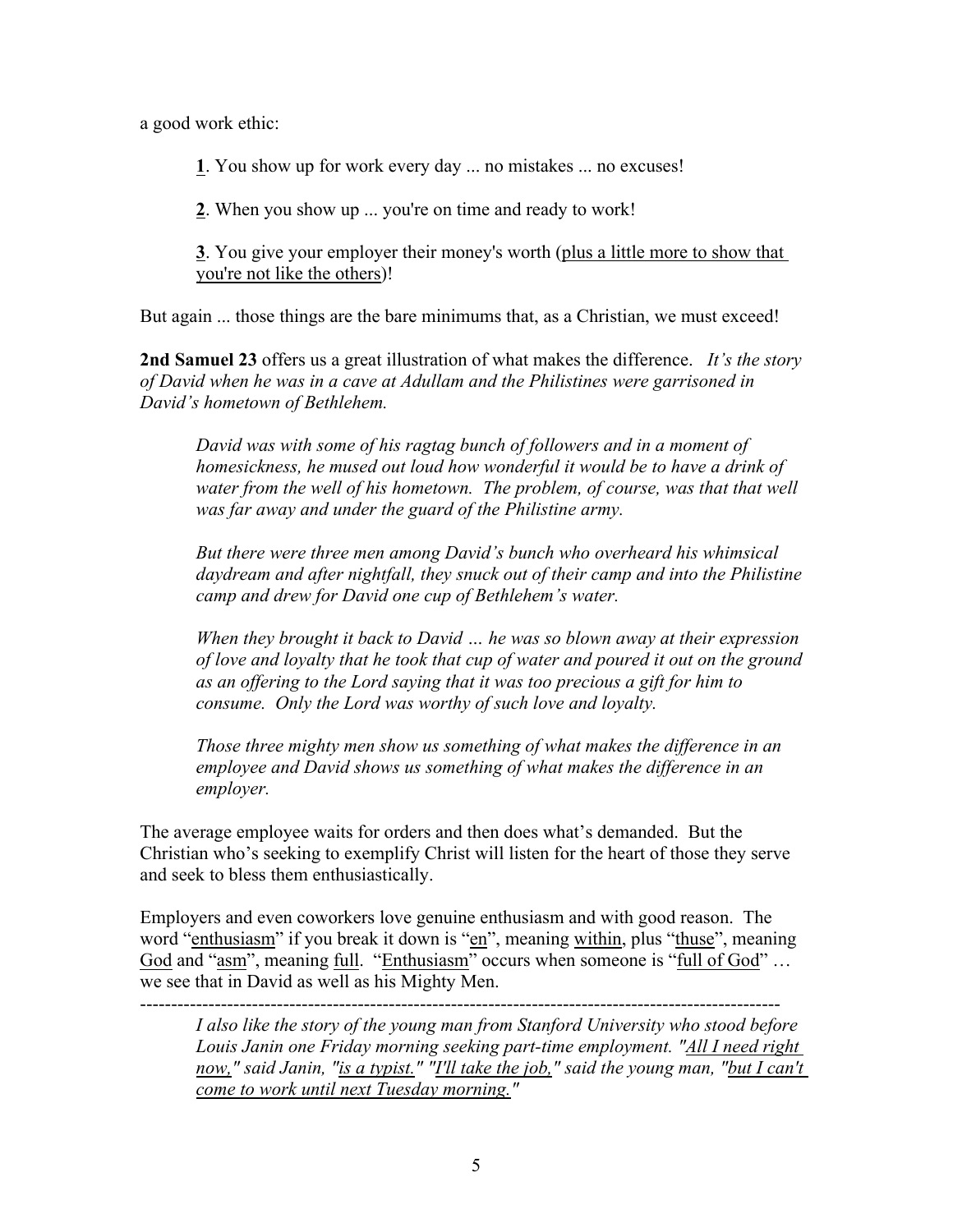*On Tuesday he reported for duty. "Why couldn't you come back before today?" Janin wanted to know. "Because I had to rent a typewriter and learn to use it,"*  was the unexpected answer. That quickly-prepared typist was Herbert Hoover, *the 31st president of the United States.* 

God doesn't usually call men and women who are sitting around waiting … He raises up men and women who are on their feet and actively seeking His will; Elisha, Peter … even Paul's zeal couldn't be questioned.

If you wanna find out where the Lord wants you to be, it starts with doing what you're doing with all your heart.

**Ecclesiastes 9:10 Whatever your hand finds to do, do it with all your might …**

-------------------------------------------------------------------------------------------------------

But that's a high standard!

**Q. How can we achieve and maintain it**? Paul gives us that answer in the 7<sup>th</sup> verse of this morning's text … **With good will, render service, as to the Lord, and not to men**.

*The story's told of a Burmese boat operator who made a comfortable wage, but felt called to the mission field. And as he was being interviewed by the sending organization, he was asked "Are you willing to preach the Gospel at only onefourth of your current salary?", "No ... I will not go for that small pay", said the boat operator, "but I will go for Christ."* 

Scripture teaches … **whatever you do, do all to the glory of God** (**1st Corinthians 10:31**).

And **Colossians 3:23** says …

## **Whatever you do, do your work heartily, as for the Lord rather than for men, 24 knowing that from the Lord you will receive the reward of the inheritance. It is the Lord Christ whom you serve.**

Paul looked upon all that he endured as mere acts of service to the Lord … that's how he was able to power through such hardship and trial. In fact, he said he considered them to be insignificant (**Romans 8:18**).

To have endured hardship and imprisonment for Nero's sake, would have galled Paul to the very quick … but when he was in Nero's dungeon for Christ's sake, it was a very different matter. The way to make our working lives a truly fulfilling experience is to give them over to Christ.

Maintaining an attitude of working for the Lord changes everything. When you make up